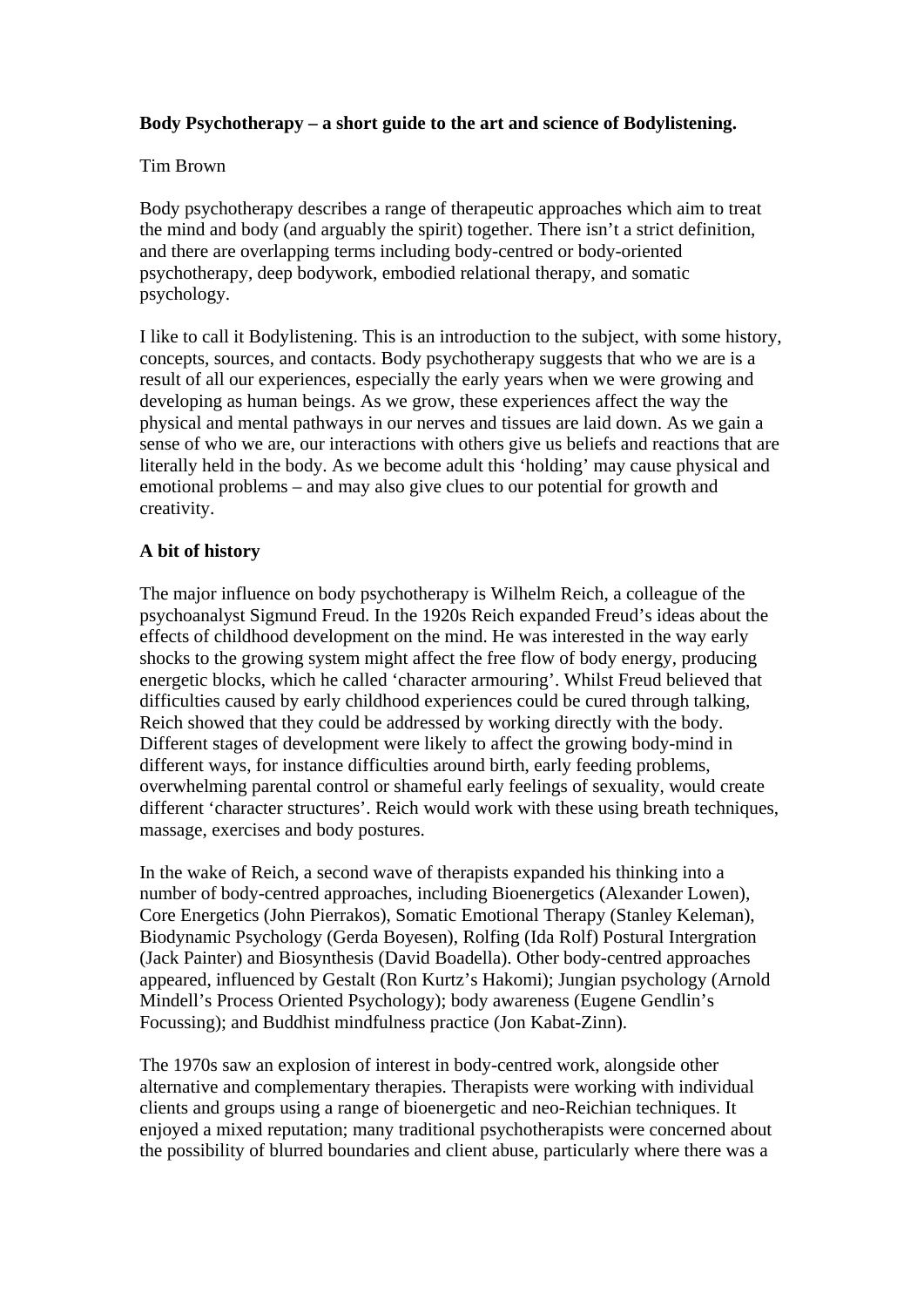focus on cathartic releasing of pent-up emotions, exploration of body energy and sexuality, and potentially invasive hands-on work.

Many bodyworkers saw this distrust as evidence of conventional society's urge to repress the body (alongside the unconscious and the feminine – sources of emotion, unpredictability and embarrassment). They point also to the objectification of the body; as a society we see the body as an object which needs to be fixed and kept beautiful, rather than something we inhabit and which tells its own story. Most body therapists question the medical model of therapy (where the therapist aims to 'cure' the client), in favour of a humanistic vision of joint exploration and investigation of the body-mind.

More recently, body-centred work has become more 'respectable', for a number of reasons. Training programmes (eg in the UK those run at the Open Centre, Chiron Centre, Cambridge Body Psychotherapy Centre) began to focus more on clienttherapist probity. Some of the emphasis on cathartic release and physical restructuring has been balanced by a more integrated approach which values fine energy work, subtle movement and body awareness. A resurgence of interest in psychoanalytic theory (eg the British Object Relations school, and research by Margaret Mahler and Daniel Stern) found new evidence for the pivotal impact of early experience in creating a healthy bodymind. This was reinforced by work in neuroscience (eg Antonio Damasio and Allan Schore) which showed how the body plays a crucial role in our emotional wellbeing. In particular, the idea that some traumatic experiences cause an emotional freezing which can best be unlocked through body-centred work has gained widespread acceptance and is now used routinely for work with posttraumatic stress (PTSD).

# **Different approaches, same attitude**

What links the very wide range of body-centred therapies? I'd say it involves an attitude of listening to the body, and taking its messages seriously – what I call Bodylistening. The writer and therapist Nick Totton suggests there are three main approaches to body psychotherapy. He calls these the *adjustment* model, the *trauma/shock* model and the *process* model. *Adjustment* deals directly, physically, with the body and can include hands-on work to release what is often described as 'stuck energy' held in the body. This can involve potentially painful deep tissue work (eg Rolfing, Postural Integration), more gentle massage work (eg Biodynamic massage), and body re-education (eg Feldenkrais). The *trauma/discharge* model assumes that the body holds echoes of early shocks (which can include low-level, chronic neglect or over-control, as well as traumatic incidents or sustained abuse), and that these can be released by paying attention to unexpressed reflexes and allowing the completion of held-back impulses. A number of techniques and protocols for dealing with body-held trauma have been developed (Peter Levine, Babette Rothschild, Ogden & Minton). The *process* model takes an interest in what the body and its symptoms represent as a story or metaphor, and working with the ideas, gestures, images, movements which arise. This can help to contact aspects of our selves which have been held back, out of awareness, and which need to be allowed expression. This approach is influenced by Jung, and includes work with movement, and gestalt and existential psychology.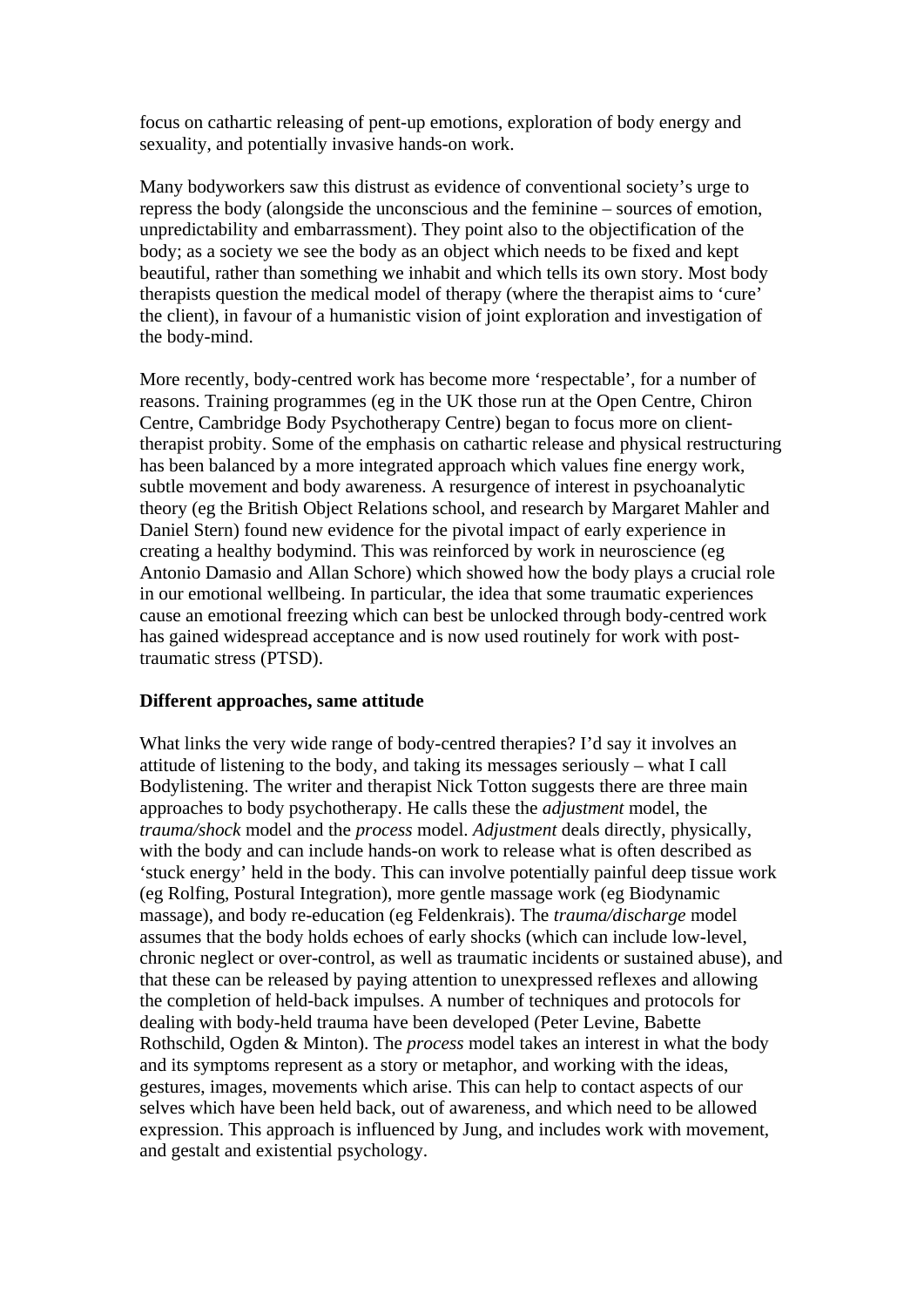## **How does it work in practice?**

I have a bodywork practice in Brighton. I tend to use a mix of all three approaches, depending on the client, and what emerges in a session. To start with, I might ask a client simply to notice what appears in their awareness, in the moment. Say for example s/he notices a tension in the chest. The **adjustment** approach might work directly with massage to release the tension, or experiment with consciously increasing the tension, whilst looking out for any feelings, memories or images that appear. The **trauma/discharge** approach could ask the client to begin paying attention to the sensation in the chest and track any changes, having first agreed a safety protocol to help deal with any overwhelming feelings which might arise. The **process** model might invite the tension to speak, or move, or tell its story. We might investigate together how this tension serves the client, and how the rest of the bodymind relates to it.

In choosing the particular approach we will often ask the body directly what it favours, and trust its response. This can take a bit of getting used to, but in my experience the body responds to being listened to, and will reveal more as it discovers a new channel of communication. There is no 'correct' line of investigation – the session is an experimental space where discoveries are made. It's fascinating work! Body-centred approaches also work well with groups – which is why I also run workshops and courses using movement and dance.

## **Problem or potential?**

As I hinted above, our body carries a record of our developmental history and is an important mirror of our individual characters. Early shocks might give us a tendency to withdraw, or experience inexplicable fears; we might have learned to squash our natural exuberance, or been encouraged to grow up too quickly.

As developing babies and children, we learn to adapt quickly in order to grow and survive. In adult life these adaptations may become stuck patterns of response which no longer serve us. They can manifest in the usual range of psychological 'problems' – anxiety, depression, relationship difficulties, self esteem, etc - which a traditional psychotherapist or counsellor might address. But by listening to the body we aim to trace the story back to its roots and invite change on a fundamental, physical level. Where, and why, did I first develop these patterns which once helped me to survive, but now limit me?

Body psychotherapy is particularly effective in addressing these early developmental imprints – often from a time before the client can remember, and even before a sense of self has fully developed. Although clients may bring particular life issues to the session, there is often a feeling of stuck energy, unfulfilled potential, or general unease, which seems to underlie the presenting problem. Bodywork can really help to identify and work with these deeper problems which may initially feel vague, or difficult to specify.

# **What are the results?**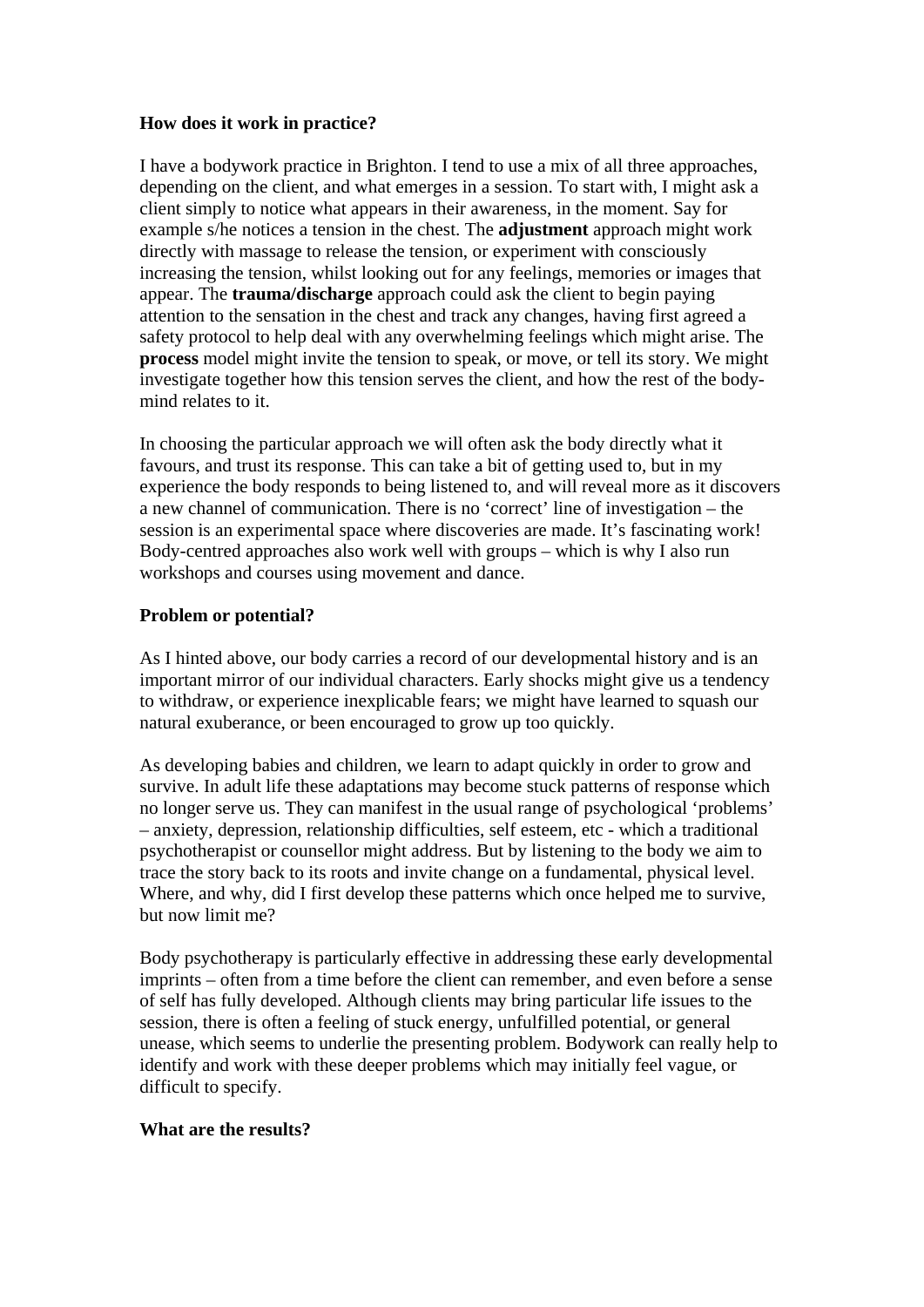The concerns which people bring to therapy usually turn out to hold the key to unlocking new energy. Our unique embodied characters all have strengths and weaknesses. They hold important clues - about where I am holding back in my life, and where there is potential for new movement and growth. The body-centred therapeutic process involves creative exploration and experimentation. It is even possible to enjoy therapy! A focus on the body can often bypass the familiar mental structures, tapping into a deep source of information and wisdom that is ready to help the client heal, to become part of a bigger whole.

There's good scientific evidence (eg LeDoux) that in the therapy space a combination of focussed body attention and emotional support can create a state of 'neural plasticity', allowing the brain to make new connections and establish more helpful patterns of reaction and response. A skilled body psychotherapist will help to create the conditions for this to happen. The results can be surprising – new insights and understanding, new energy, and a deeper sense of ease with myself.

## **Choosing a body psychotherapist**

Body psychotherapy treats mind and body as one interlinked system. I'd argue that it is a discipline distinct from conventional psychotherapy, with its own history, models and practices. Some practitioners are traditionally trained psychotherapists who have brought body wisdom into their work. Others may be bodyworkers who have developed skills to deal with the psychological and emotional releases which handson work can evoke. Some will be formally trained and accredited through counselling and psychotherapy organisations (BACP, UKCP), others will have studied with teachers and trainers who do not offer mainstream accreditation. Not all practitioners in the field call themselves psychotherapists – perhaps the best guide is to look at their training, their affiliations (if any), length of experience, and what they say about themselves. And trust your body's reaction.

The government is currently considering formal state regulation of psychotherapy and counselling. There is widespread concern that this could introduce inappropriate standards and regulatory practice based on the medical model ('curing patients'). Therapists who value a more humanistic approach – and particularly body psychotherapists – are likely to look for alternative ways to demonstrate their competence and probity, through what is becoming known as Alternative Practitioner Accountability (APA). For instance, I am a member of the Independent Practitioners Network (IPN), a peer network of linked groups which support practitioner accountability and best practice.

#### **Sources**

I find *Body Psychotherapy – an Introduction* by Nick Totton the easiest and most comprehensive guide to this field. Nick's book *Reichian Growth Work,* written with Em Edmonson, is an excellent guide to modern Reichian thinking.

Linda Hartley's *Somatic Psychology – Body Mind and Meaning* is also a good introduction and includes more detail on underlying physiological and psychological theory.